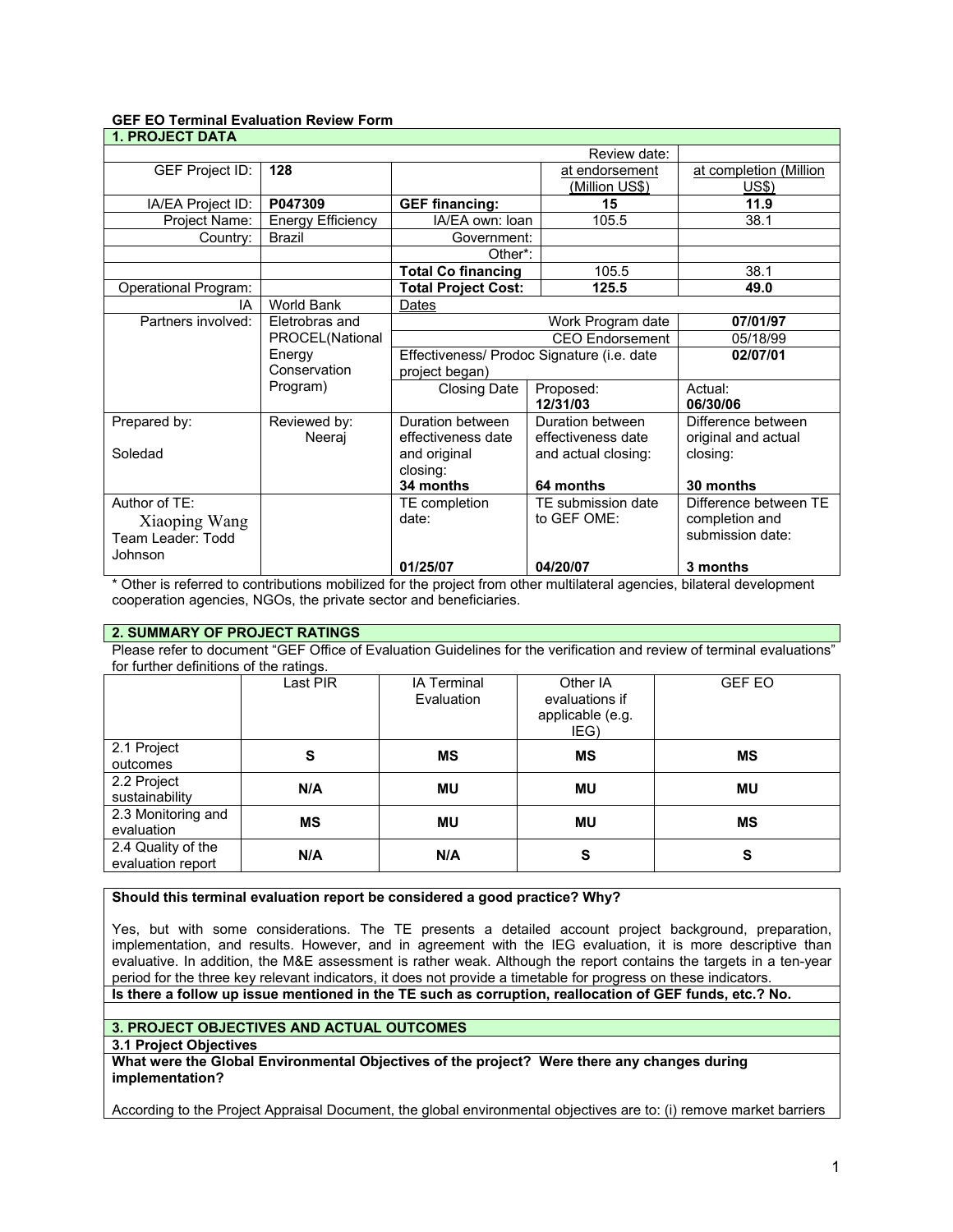to application, implementation, and dissemination of energy-efficient technologies, and (ii) reduce global warming through lessening GHG emissions that would be produced by thermal generation using hydrocarbons.

According to the TE, there was no change to the project GEO of increasing energy efficiency in Brazil even though the project was restructured in 2003.

**What were the Development Objectives of the project? Were there any changes during implementation?** According to the Project Appraisal Document, the project development objective was to improve efficiency in the supply and use of energy in Brazil, with a focus on electric energy. The key objective of the project is the creation of a market –based energy efficiency industry by removing market barriers, enhancing institutional delivery mechanisms, and encouraging the development of energy service companies.

During 2001 Brazil experienced a major energy supply crisis as a result of a prolonged drought, compounded by the country's heavy dependence on hydroelectric energy, and under investment in energy supply capacity for a number of years. As a result, the project was restructured in May 2003. There were no changes to the development objectives during the project implementation.

### **3.2 Outcomes and Impacts**

#### **What major project outcomes and impacts are described in the TE?**

According to the TE, the following outcomes and impacts were achieved vis-a vis the stated project development objectives (after the 2003 restructure).

- The project incorporated the global environmental objective to reduce greenhouse gas emissions by helping remove barriers to the increase in energy efficiency. The achievement of the objective is measured by energy savings, reduction in CO2 emissions and postponement in investment in electricity supply. The target values of these key permanence indicators were set to be achieved by the end of the EE program, 10 years after project approval in 1999.
- The distribution companies have invested on average US\$100 million per year on EE projects since 1999 with partial funding from the wire-charge and other programs, resulting in energy savings of 5,218 GWh over the 7 year period or 0.2 percent of the country's total consumption. This is equivalent to a reduction of 4.8 million tons CO2 emissions.
- The PROCEL program, which received the GEF grant for strengthening and expanding its operations, yielded energy savings of 13.3 TWh from 1999 to 2005, which corresponded to 12 million tons of CO2.

# **4. GEF EVALUATION OFFICE ASSESSMENT**

# **4.1.1 Outcomes (use a six point scale 6= HS to 1 = HU) OVERALL: MS 4**

## **A Relevance Rating: 5 S**

Project outcomes were consistent with the country's environmental agenda, and with GEF Operational Program 5, namely the removal of barriers to EE and energy conservation.

#### **B Effectiveness Rating: 4 MS**

Taking into account the restructuring of the project, the project outcomes are commensurate with the expected outcomes and most of the barriers the project was to address. However, according the IEG evaluation, the project fell short in addressing the barrier of the lack of supporting mechanisms for Energy Service Companies (ESCOs) because the EE Financial Facility and Portfolio Building under the project was cancelled. In this way the project objectives were lower than expectations.

#### **C Efficiency (cost-effectiveness) Rating: 3 MU**

The TE does not provide a discussion over cost effectiveness. The fact that the project was delayed several times, had to be restructured, and suffered changes in its financing, cost effectiveness was affected.

#### **4.1.2 Impacts**

The project's accomplishments have been significant in facilitating the removal of market barriers to EE and energy conservation in Brazil. The GEF-funded activities helped establish an EE information center to disseminate information on EE products, services and delivery mechanisms, delivering a marketing strategy and action plan and a public marketing campaign, and increasing consumer awareness of the PROCEL seal. Through the acquisition and installation of testing equipment, the project helped establish 23 specialized laboratories around the country for testing and certifying the efficiency of equipment and appliances. Following the marketing campaign supported under the project, the recognition of the PROCEL seal increased from 35 to 45 percent.

In addition, according to the preliminary results of the market survey, *some* EE measures adopted by the consumer – such as the use of compact-fluorescent light bulbs –were permanent.

**4.2 Likelihood of sustainability.** Using the following sustainability criteria, include an assessment of **risks** to sustainability of project outcomes and impacts based on the information presented in the TE. Use a four point scale  $(4=$  no or negligible risk to  $1=$  High risk)

|  | .                   |               |    |
|--|---------------------|---------------|----|
|  | Financial resources | <b>Rating</b> | MU |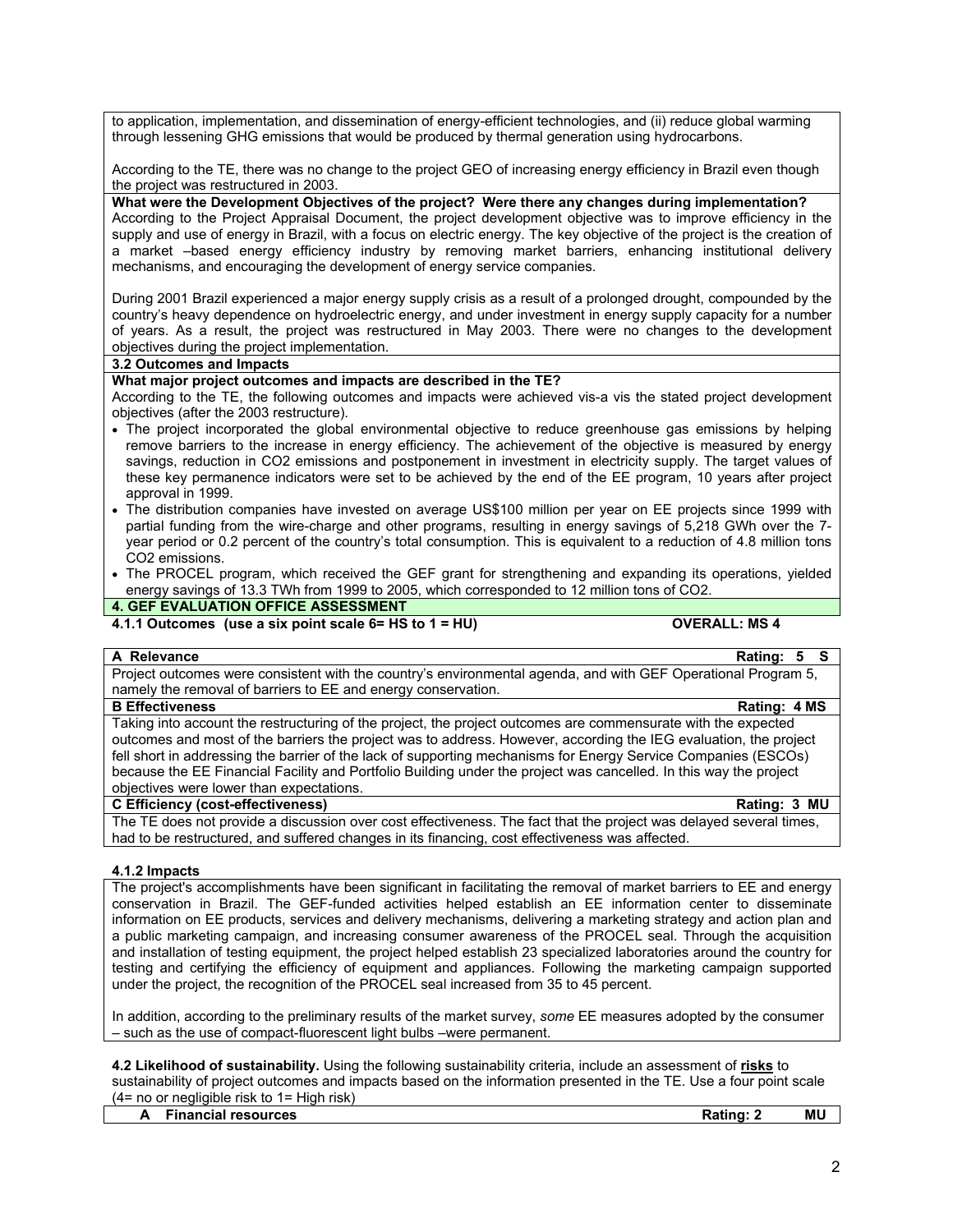The demonstration activity promotion of solar water pre-heaters in the state of Sao Paulo was shown to be economically justified at the PAD stage. However, because the low income households for which the project target got electricity for free as a result of the government's welfare program, they had no incentives to adopt solar water heaters for a nominal fee. In this regard, only 210 heaters were distributed instead of the original target of 500. Thus, the proposed solution does not make economic sense to the intended users. This poses considerable risk to the sustenance of the benefits from the project.

In addition, according to the TE, two risks that were not considered significant in the PAD were high interest rates and their affect on EE investments by utilities or consumers directly or through ESCOs, and fluctuations in exchange rates between Real and US dollar which also affected the utilities' decision-making and ultimately contributed to the cancellation of the World Bank loan. The energy crisis did not cause the upheaval in Brazil's credit and foreign exchange markets -- high interest rates and currency risk already existed at the time the of the project's inception.

#### **B Socio political Rating: 3 ML**

According to the TE, the project had social and political support to a certain extent. On the one hand, there was an Energy Efficiency Law enacted in 2001, according to which, the government plays a key role in determining the maximum level of energy consumption and the minimum requirement for energy efficiency for commercial equipment. On the other hand, the sustainability of the Information and Dissemination Center, a key outcome of the project, largely depends on continuous funding from the government. The reason for this is that the Center is housed in the PROCEL program in Eletrobras and its operation largely depends on the funding availability for PROCEL. [Both Eletrobras and PROCEL are governmental agencies) In this respect, according to the TE the interest of utilities in demand-side energy efficiency investments was limited, and it took one year for Eletrobrás to sign the required two subsidiary agreements for project effectiveness. This lack of interest was exacerbated by the energy crisis.

**C Institutional framework and governance Rating: 3 ML**

The legal framework, national policies and governance structures do not pose threats to the continuation of the process. However, according to the TE, the continuation of the current institutional capacity will depend in part on management decisions by the Government and Eletrobrás for PROCEL.

## **D Environmental Rating: 4 L**

The project does not face any environmental risks.

### **4.3 Catalytic role**

# **a. Production of a public good**

The project contributed to the production of new knowledge and awareness on efficient energy. A marketing strategy was defined and elaborated and a survey was carried out after the main campaign was aired. Public recognition of PROCEL increased from 35 percent to 45 percent due to the marketing campaigns.

#### **b. Demonstration**

210 solar water pre heaters were installed in the municipality of Americana, representing estimated energy savings of 160 MWh/year. A testing, certification and labeling system was completely implemented.

**c. Replication**

**d. Scaling up**

### **4.4 Assessment of the project's monitoring and evaluation system based on the information in the TE**

**A. M&E design at Entry Community Community Community Rating:** 4 M S The PAD included three key performance indicators (reduction of CO2 emissions, electricity savings, and postponement of investment in electricity supply), targets at the end of the project and the methods to monitor and evaluate the realization of project objectives and outcomes. The project design failed to establish a timeframe for achievement of targets.

| <b>B. M&amp;E plan Implementation</b>                                                                                     | Rating:       | 4 MS |
|---------------------------------------------------------------------------------------------------------------------------|---------------|------|
| The independent market performance evaluations and PROCEL reports were used to gauge the extent to which the              |               |      |
| targets for the key indicators such as energy savings and CO2 emissions reduction were achieved at project                |               |      |
| completion. However, according to the IEG evaluation, at project completion it was difficult to estimate the value of the |               |      |
| three key performance indicators of the project as a whole. The evolution of other physical indicators served to monitor  |               |      |
| implementation progress of project components and take corrective measures.                                               |               |      |
|                                                                                                                           | $\sim$ $\sim$ |      |

#### **C.1 Was sufficient funding provided for M&E in the budget included in the project document?**  UA.

#### **C.2 Was sufficient and timely funding provided for M&E during project implementation? UA**

**C.3 Can the project M&E system be considered a good practice** No**,** due to unrealistic expectations in project design and preparation.

### **4.5 Lessons and Recommendations**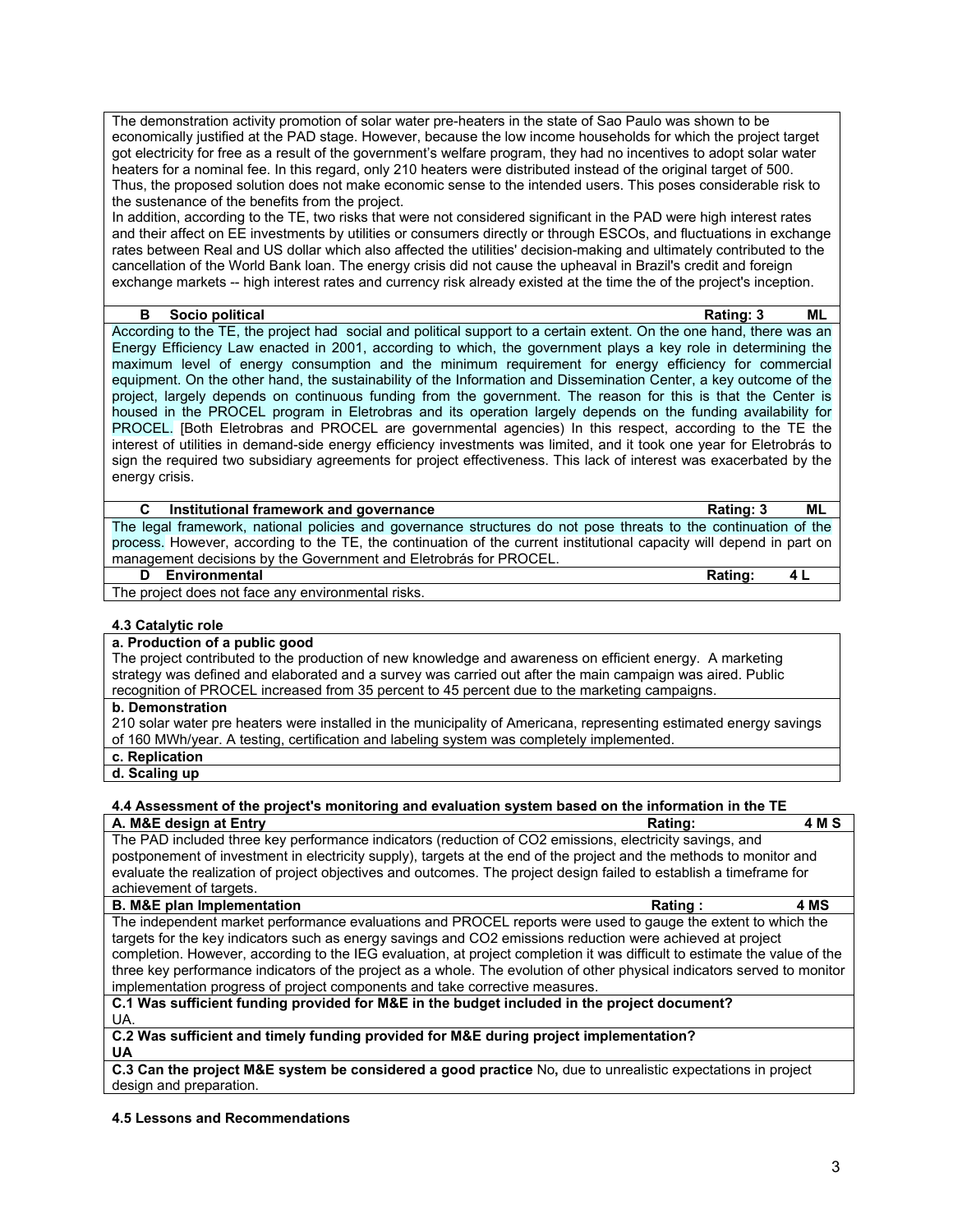Project lessons and recommendations as described in the TE

#### **What lessons mentioned in the TE that can be considered a good practice or approaches to avoid and could have application for other GEF projects?**

(1) Demand-side management programs can be successful only if the underlying incentives of the regulatory framework are in place. Electricity utilities may not have an automatic incentive to invest in energy efficiency measures, because this will lower their sales and revenues.

(2) Development of an energy efficiency industry -- including true Energy Service Companies that enter into sharedsavings or performance contracts and provide financing for energy efficiency investments -- takes time and a conducive regulatory and financial environment. When ESCOs are small and undercapitalized companies, as is the case in Brazil, they will not be able to finance EE investments on their own and usually cannot obtain sufficient credit from commercial banks. Future operations may have more success by identifying specific barriers in specific sub sectors that can be overcome through discrete actions.

(3) Project indicators should be flexible and be adapted during implementation as conditions change and the project develops. Some of the indicators that were designed at the project concept stage became irrelevant later and the target values became unrealistic. In addition, the target values for some of the key indicators were set for the entire EE program which was envisioned to be implemented in two phases, and there were no intermediate values for Phase I which the project was set to be. As a result, it is difficult to evaluate the project achievements and impacts by measuring the outcomes against the target values which are essentially non-existent.

(4) The post-procurement audit identified weaknesses in the procurement process for the project that was handled by UNDP. Some deals were unable to conclude because UNDP could not issue letters of credit.

**List (or if detailed summarize) the recommendations given in the terminal evaluation**  The TE does not present any recommendations.

**4.6 Quality of the evaluation report** Provide a number rating 1-6 to each criteria based on: Highly Satisfactory = 6, Satisfactory = 5, Moderately Satisfactory = 4, Moderately Unsatisfactory = 3, Unsatisfactory = 2, and Highly Unsatisfactory = 1. Please refer to document "GEF Office of Evaluation Guidelines for the verification and review of terminal evaluations" for further definitions of the ratings.

| 4.6.1 Comments on the summary of project ratings and terminal evaluation findings from other sources                               |                |  |  |
|------------------------------------------------------------------------------------------------------------------------------------|----------------|--|--|
| such as GEF EO field visits, etc.                                                                                                  |                |  |  |
| None                                                                                                                               |                |  |  |
| 4.6.2 Quality of terminal evaluation report                                                                                        | <b>Ratings</b> |  |  |
| A. Does the report contain an assessment of relevant outcomes and impacts of<br>the project and the achievement of the objectives? | 5              |  |  |
| B. Is the report internally consistent, is the evidence complete/convincing and<br>are the IA ratings substantiated?               | 5              |  |  |
| C. Does the report properly assess project sustainability and /or a project exit<br>strategy?                                      | 5              |  |  |
| D. Are the lessons learned supported by the evidence presented and are they<br>comprehensive?                                      | 5              |  |  |
| E. Does the report include the actual project costs (total and per activity) and<br>actual co-financing used?                      | 2              |  |  |
| Information in Annex 3 on actual expenditure and cofinancing mobilized is incomplete.                                              |                |  |  |
| F. Does the report present an assessment of project M&E systems?                                                                   | 3              |  |  |

### **4.6.3 Assessment of processes affected attainment of project outcomes and sustainability.**

**Co-financing and Project Outcomes & Sustainability.** If there was a difference in the level of expected cofinancing and actual co-financing, then what were the reasons for it? Did the extent of materialization of co-financing affect project's outcomes and/or sustainability, and if it did affect outcomes and sustainability then in what ways and through what causal linkage did it affect it?

The energy crisis in Brazil, apart from causing delays in the project, produced a decrease in the project cost – the World Bank cancelled the loan with the Brazilian government.

According to IEG's report: Project cost (US\$49.0 million) was significantly less than the APL Phase I appraisal estimate (US\$125.5 million) because the project restructuring cancelled most of the EE demonstration subprojects